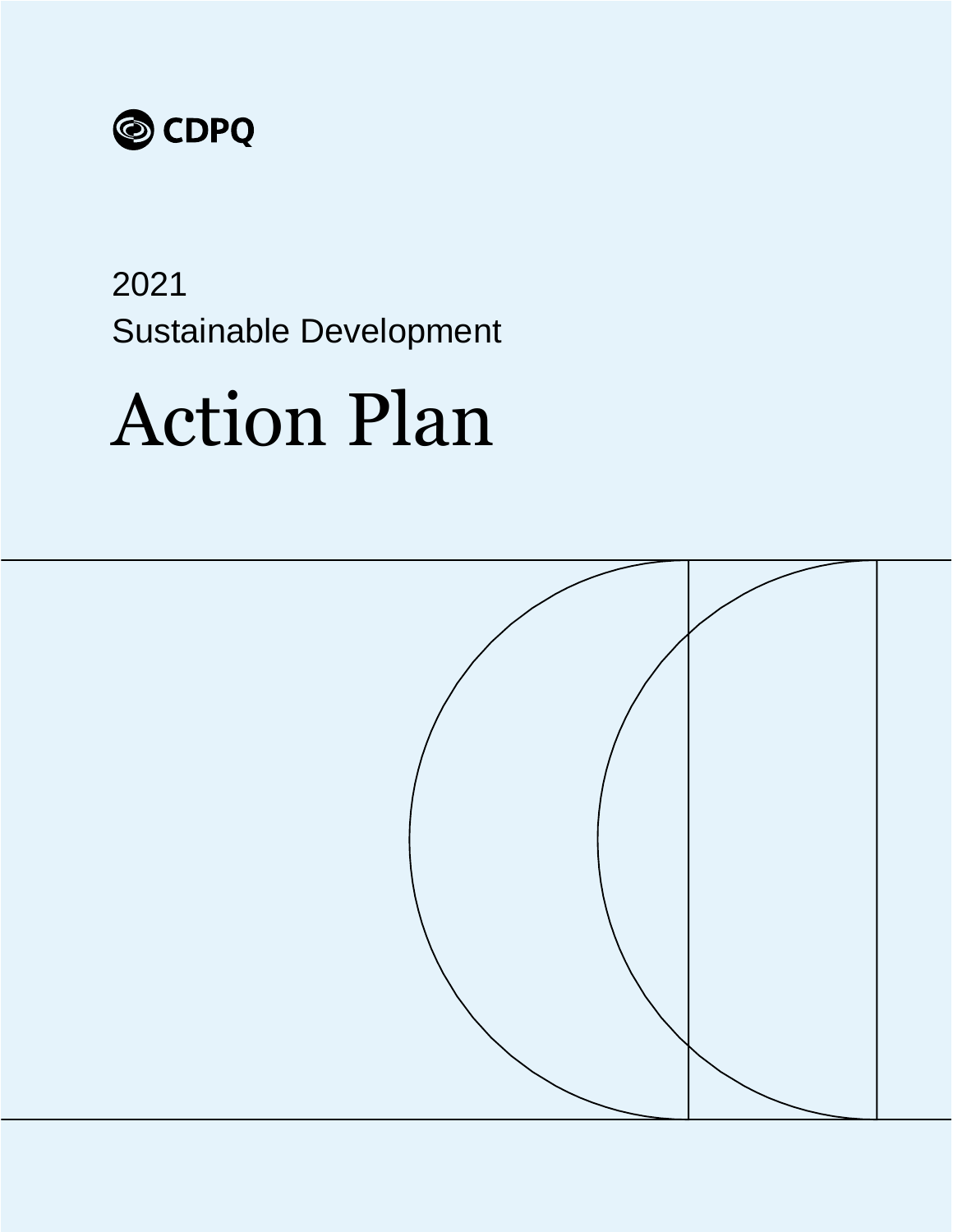## Table of contents

| Align our investments to support the transition to a sustainable,<br>low-carbon economy               |  |
|-------------------------------------------------------------------------------------------------------|--|
| Promote equity, diversity and inclusion in our activities and our<br>work environment                 |  |
| Apply best practices and make our employees ambassadors of<br>our sustainable development commitments |  |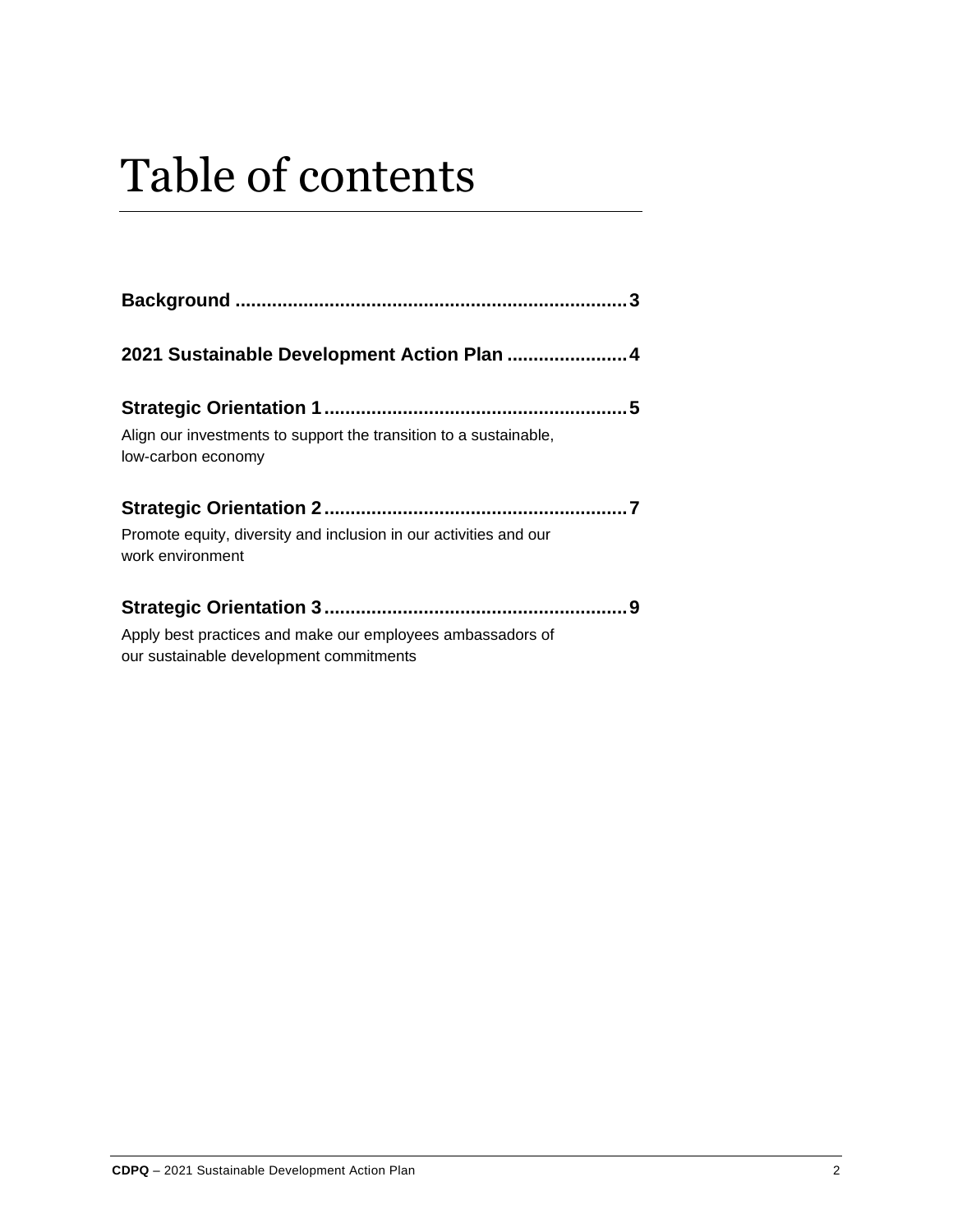## <span id="page-2-0"></span>Background

Caisse de dépôt et placement du Québec (CDPQ) is subject to the *[Sustainable](http://legisquebec.gouv.qc.ca/en/showdoc/cs/D-8.1.1)  [Development Act](http://legisquebec.gouv.qc.ca/en/showdoc/cs/D-8.1.1)* and Québec's [Government Sustainable Development Strategy 2015–](https://cdn-contenu.quebec.ca/cdn-contenu/adm/min/environnement/publications-adm/developpement-durable/strategie-dd-2015-2020.pdf?1582816783) [2020,](https://cdn-contenu.quebec.ca/cdn-contenu/adm/min/environnement/publications-adm/developpement-durable/strategie-dd-2015-2020.pdf?1582816783) extended to 2021. As such, we publish a Sustainable Development Action Plan (SDAP).

Our Sustainable Development Report (SDR), published in our Annual Report, describes the actions taken under the current SDAP and reports on CDPQ's results. We also publish a Stewardship Investing Report (SIR) to provide more details on our actions as an investor, shareholder and community member.

The 2021 SDAP presented in this document is both a continuation of the actions in the previous plan (2019–2020 SDAP) and a tangible expression of the ambitions of CDPQ and our subsidiaries (CDPQ Infra, Otéra and Ivanhoé Cambridge). The commitments described are directly related to the priorities and strategies set out in our SIR.

#### **UN SUSTAINABLE DEVELOPMENT GOALS**

To align with worldwide best practices, the 2021 SDAP is also based on the UN's [Sustainable Development Goals](https://www.un.org/sustainabledevelopment/sustainable-development-goals/) (SDG). These 17 goals, which focus on people, the planet and the sustainable economy, are the backbone of the UN's 2030 Agenda for Sustainable Development. CDPQ selected the five SDGs where it can generate the greatest impact. Pictograms are used to show the SDGs that are prioritized for each orientation in the 2021 SDAP.

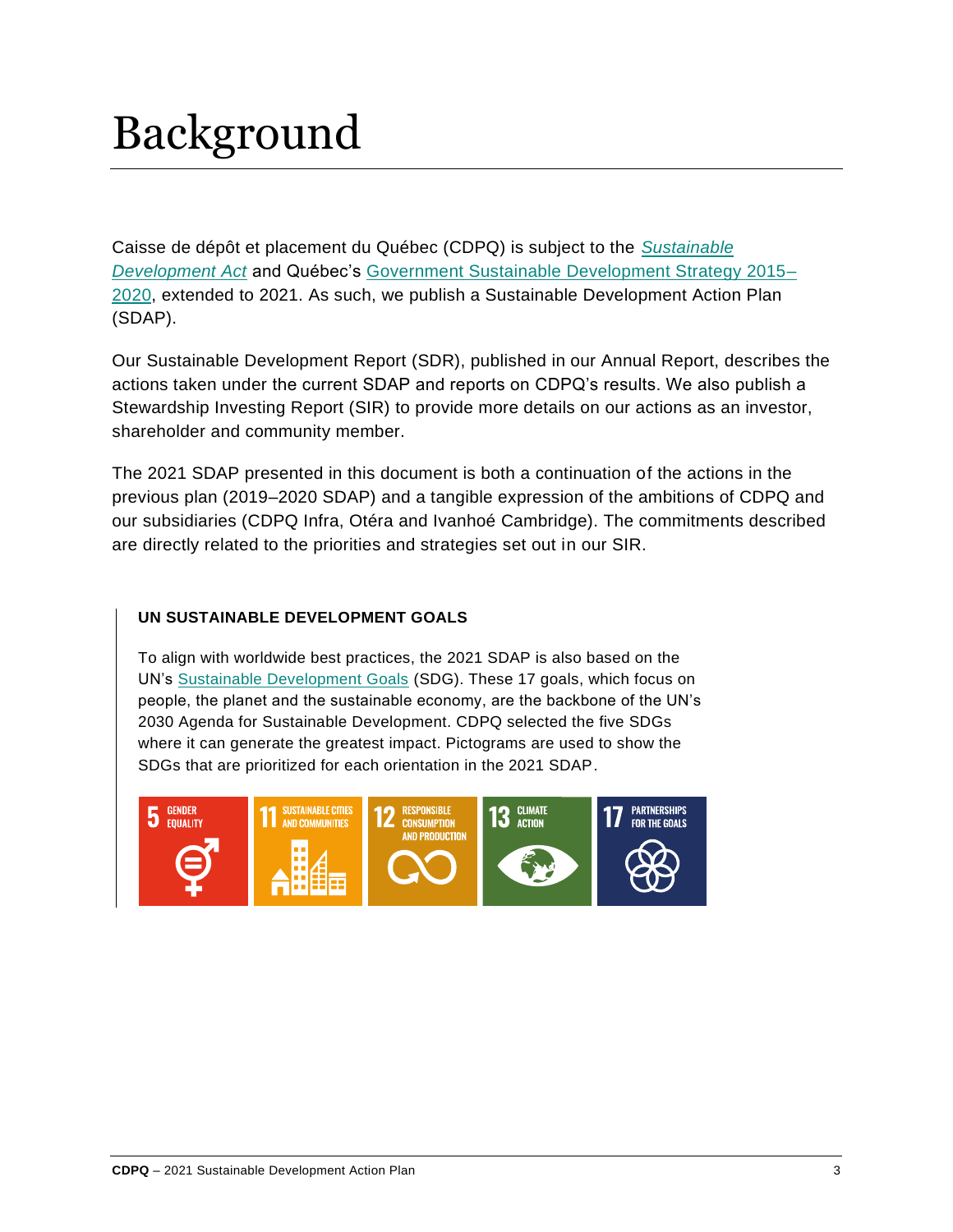## <span id="page-3-0"></span>2021 Sustainable Development Action Plan

This plan is structured around three **strategic orientations**:

- 1 Align our investments to support the transition to a sustainable, low-carbon economy
- 2 Promote equity, diversity and inclusion in our activities and our work environment
- 3 Apply best practices and make our employees ambassadors of our sustainable development commitments

These orientations are the levers that align our commitments and sustainable development targets for the entire organization.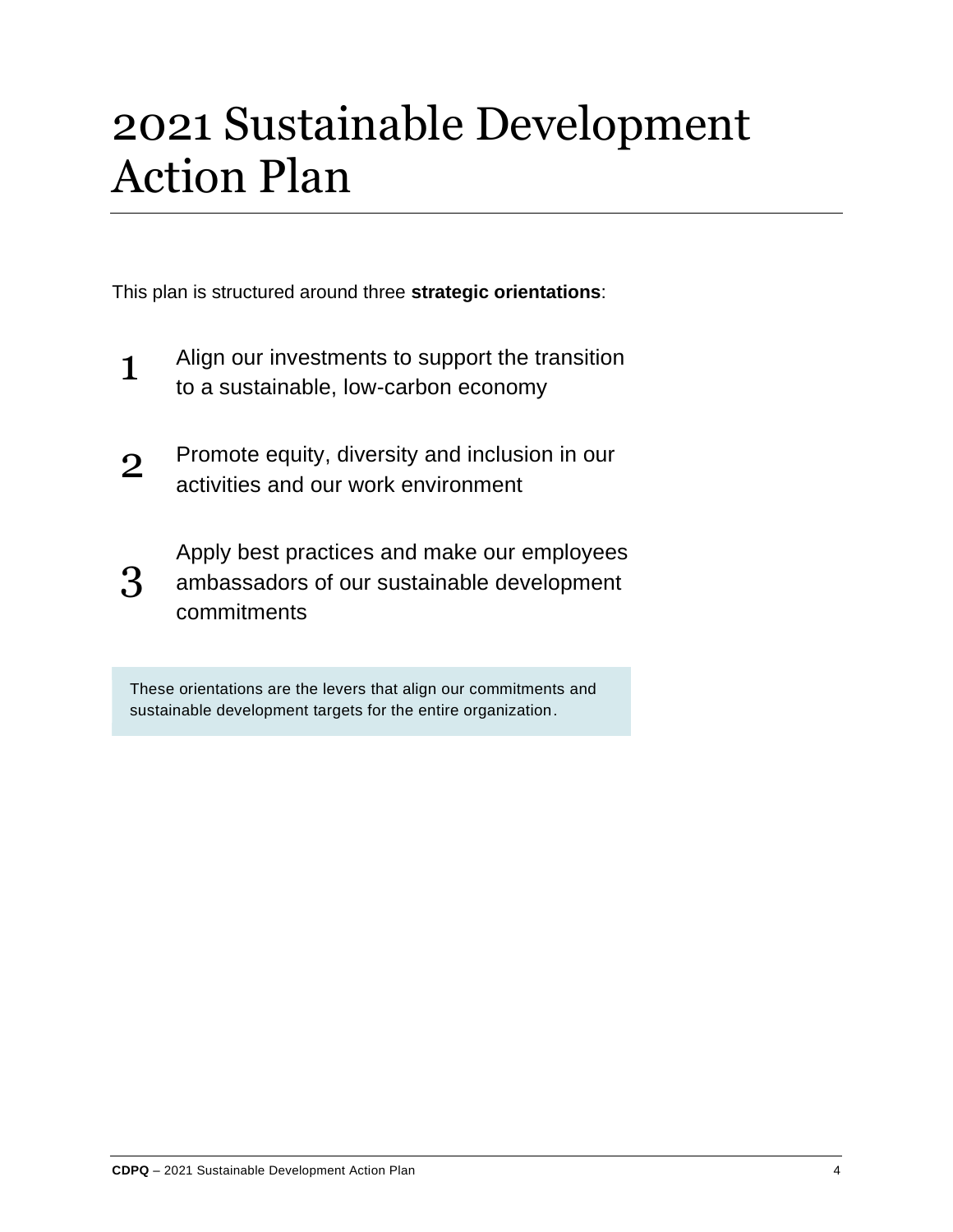## <span id="page-4-0"></span>Strategic Orientation 1

### <span id="page-4-1"></span>Align our investments to support the transition to a sustainable, low-carbon economy

In 2017, CDPQ was one of the first global investors to make climate change a priority. At that time, we introduced an investment strategy to address the climate challenge.

Our goal is to contribute to the transition toward a low-carbon economy and seize the investment opportunities it produces.

Our strategy for achieving this is based on four pillars:

- 1. Factoring in climate change in every investment decision
- 2. Increasing our low-carbon investments by 80% between 2017 and 2020
- 3. Reducing our carbon intensity by 25% per dollar invested between 2017 and 2025
- 4. Exercising stronger climate leadership in the industry and among our portfolio companies

Our most ambitious commitment for contributing to the fight against climate change is to achieve a carbon-neutral portfolio by 2050.

The purpose of this SDAP orientation is to reinforce the work of our employees, our portfolio companies and our partners to support and report on the transition to a sustainable economy.

#### **UN SUSTAINABLE DEVELOPMENT GOALS PRIORITIZED WITH THIS ORIENTATION**

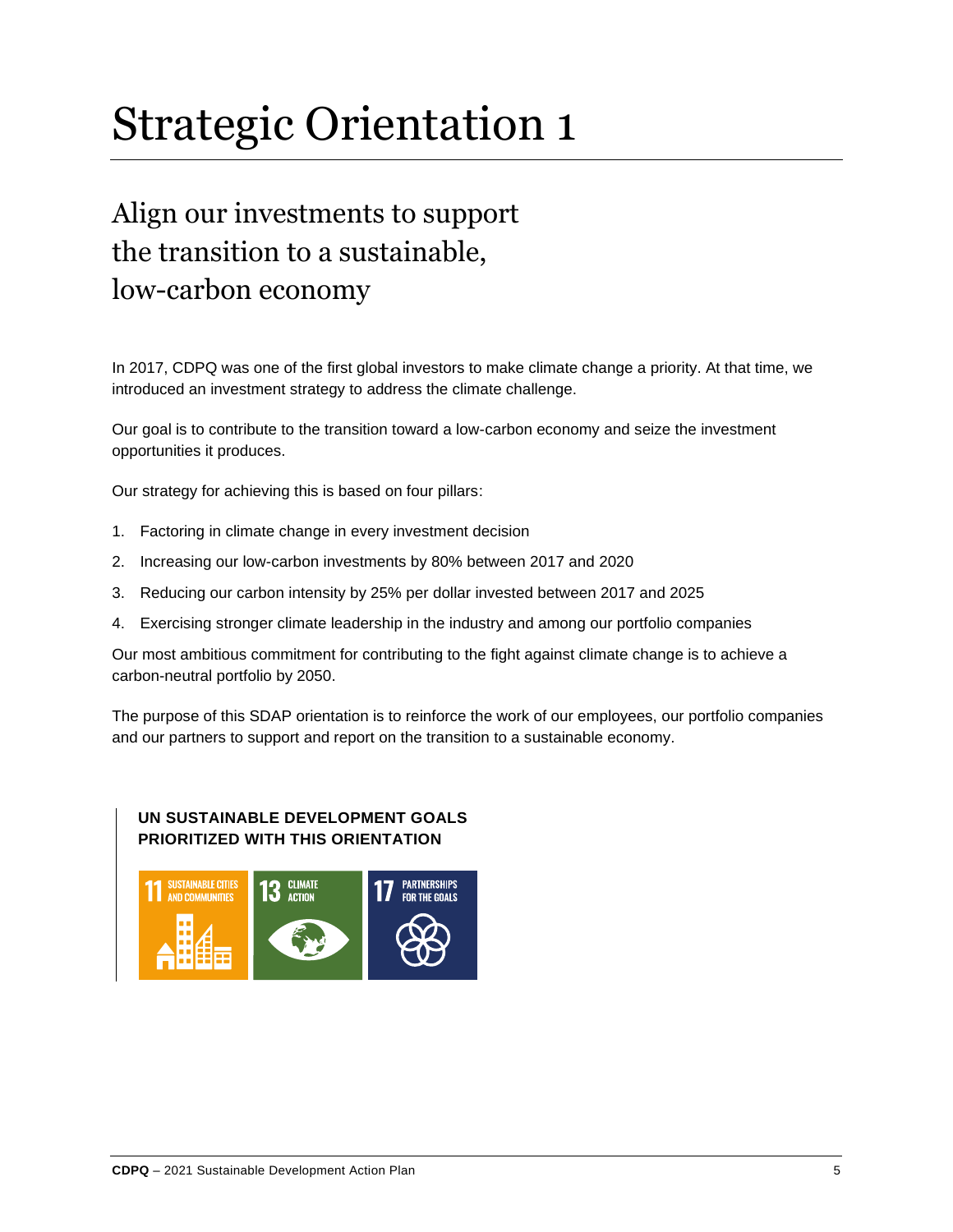### **Commitment Table – Strategic Orientation 1**

| Commitment 1.1: Implement our investment strategy to achieve our climate targets      |                                       |                          |
|---------------------------------------------------------------------------------------|---------------------------------------|--------------------------|
| <b>Objective</b>                                                                      | 2021 Target                           | Group<br>concerned       |
| Reduce the carbon intensity of our portfolio   Reduce our carbon intensity by 25% per | dollar invested between 2017 and 2025 | CDPQ and<br>subsidiaries |

#### Commitment 1.2: **Leverage our position as a global investor to advance ESG practices and the transition to a low-carbon economy**

| <b>Objectives</b>                                                        | 2021 Targets                                         | Group<br>concerned |
|--------------------------------------------------------------------------|------------------------------------------------------|--------------------|
| Raise awareness in our portfolio<br>companies on integrating ESG factors | Include ESG analysis in our investment<br>activities | <b>CDPQ</b>        |
| Consider ESG factors when exercising our<br>voting rights                | Deploy our new shareholder voting policy             | <b>CDPQ</b>        |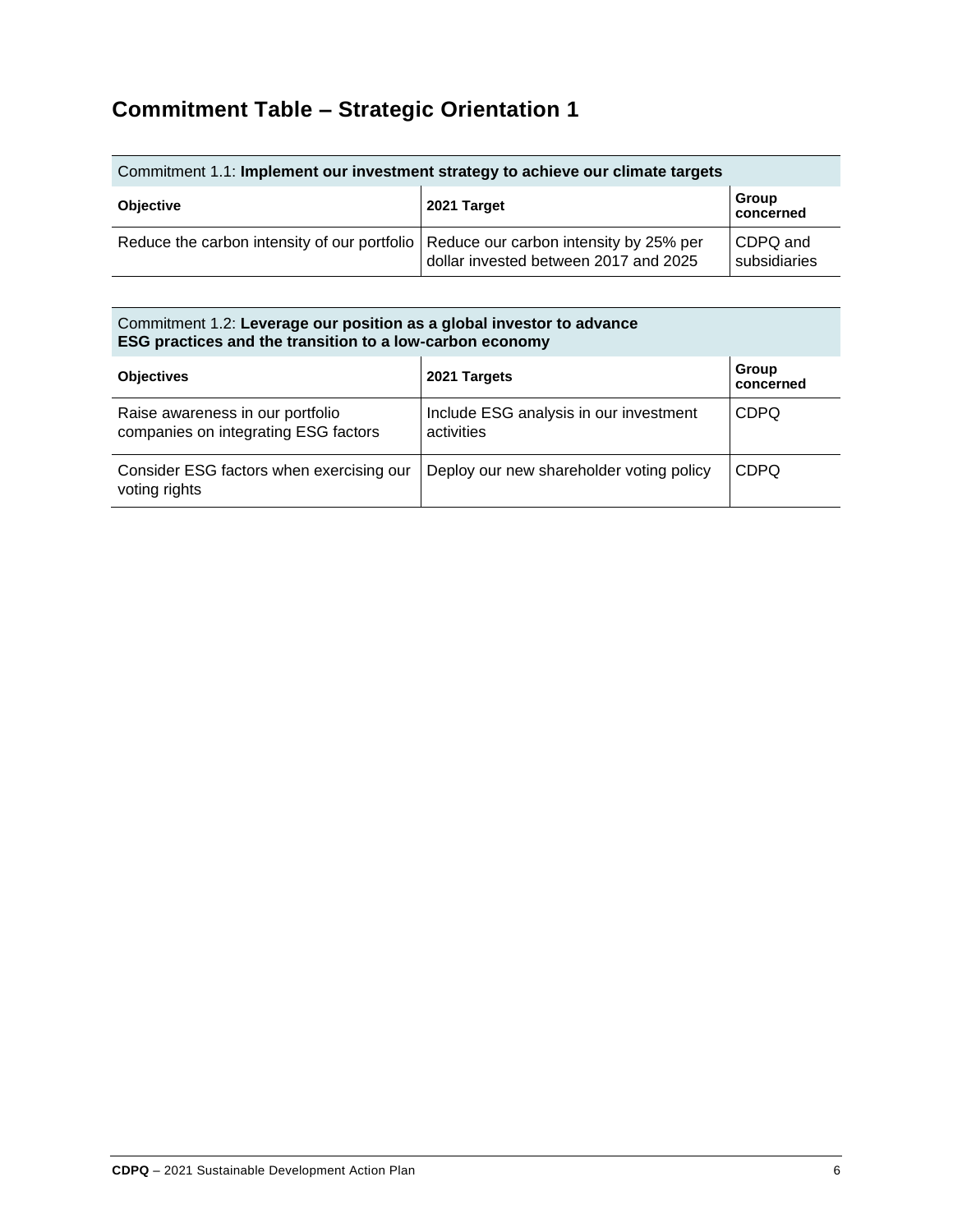## <span id="page-6-0"></span>Strategic Orientation 2

### <span id="page-6-1"></span>Promote equity, diversity and inclusion in our activities and our work environment

Diversity and inclusion cultivate success for the companies we invest in and lead to greater equity in communities. That's why we encourage our portfolio companies to put this issue front and centre in their priorities and to take concrete action on it.

In recent years, we have worked with major global institutional investors to promote diversity and inclusion. We also exert influence in the industry through our various commitments and by introducing mechanisms that foster gender and ethnocultural diversity within our teams, as well as diversity of experience, skills and generations.

The objective of this strategic orientation is to promote practical initiatives within CDPQ, in our portfolio companies and among our partners.

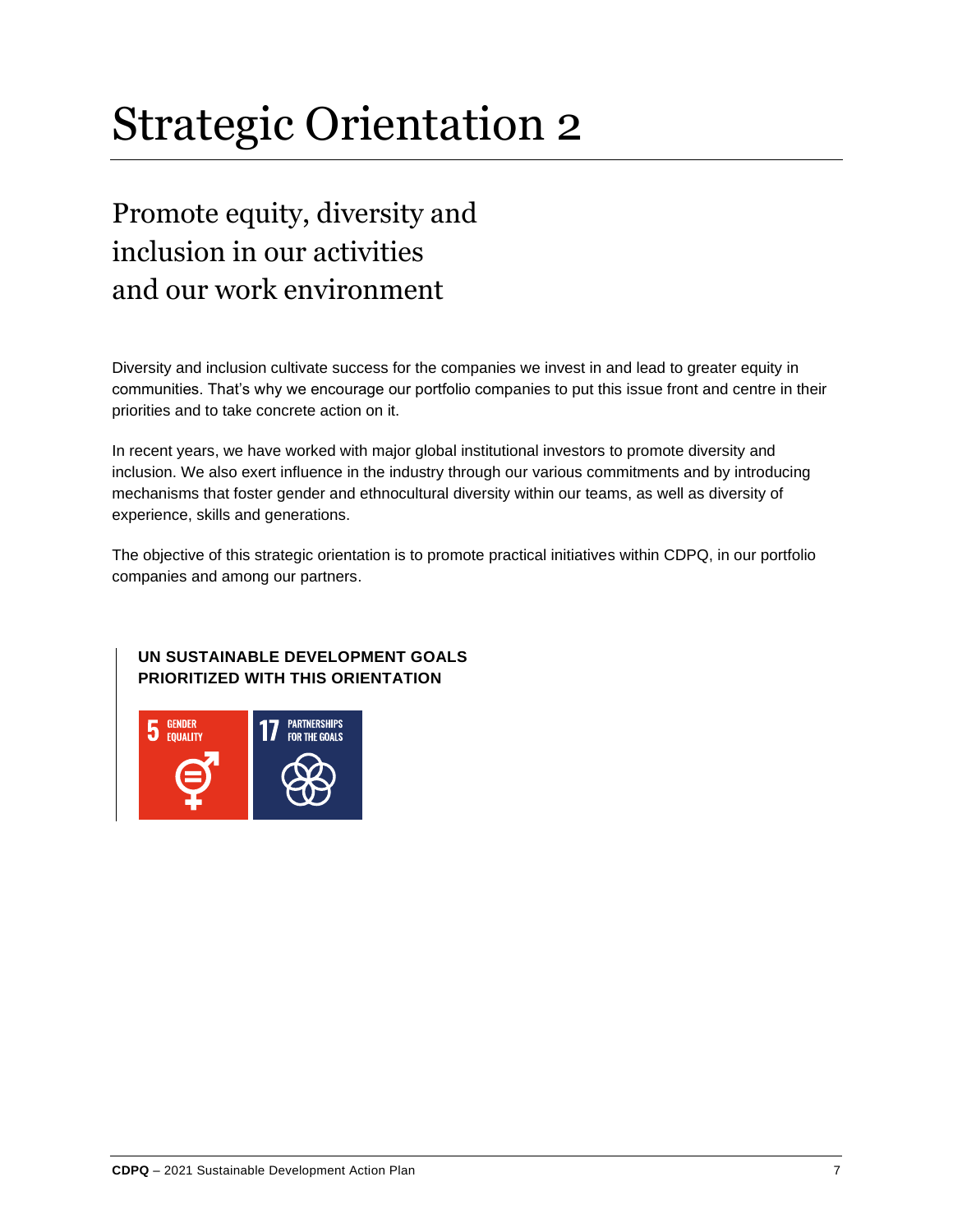### **Commitment Table – Strategic Orientation 2**

| Commitment 2.1: Encourage each person to act as an ambassador<br>for equity, diversity and inclusion in our teams and in the community |                                                                                                    |                    |
|----------------------------------------------------------------------------------------------------------------------------------------|----------------------------------------------------------------------------------------------------|--------------------|
| <b>Objective</b>                                                                                                                       | 2021 Targets                                                                                       | Group<br>concerned |
| Update our internal policies regarding our<br>commitments to equity, diversity and<br><i>inclusion</i>                                 | Adopt our new Workplace Equity, Diversity<br>and Inclusion Policy and communicate it<br>internally | <b>CDPQ</b>        |
|                                                                                                                                        | Have women represent at least 30% of the<br><b>Executive Committee</b>                             | <b>CDPQ</b>        |

| Commitment 2.2: Advance equity, diversity and inclusion<br>in the governance structures of our portfolio companies |                                                                                                              |                          |
|--------------------------------------------------------------------------------------------------------------------|--------------------------------------------------------------------------------------------------------------|--------------------------|
| <b>Objective</b>                                                                                                   | 2021 Targets                                                                                                 | Group<br>concerned       |
| Encourage equity, diversity and inclusion<br>in our portfolio companies                                            | Have women represent at least 30% of the<br>Boards of Directors of our public portfolio<br>companies by 2022 | <b>CDPQ</b>              |
|                                                                                                                    | Have women represent at least 30% of<br>CDPQ's nominee directors by 2023                                     | CDPQ and<br>subsidiaries |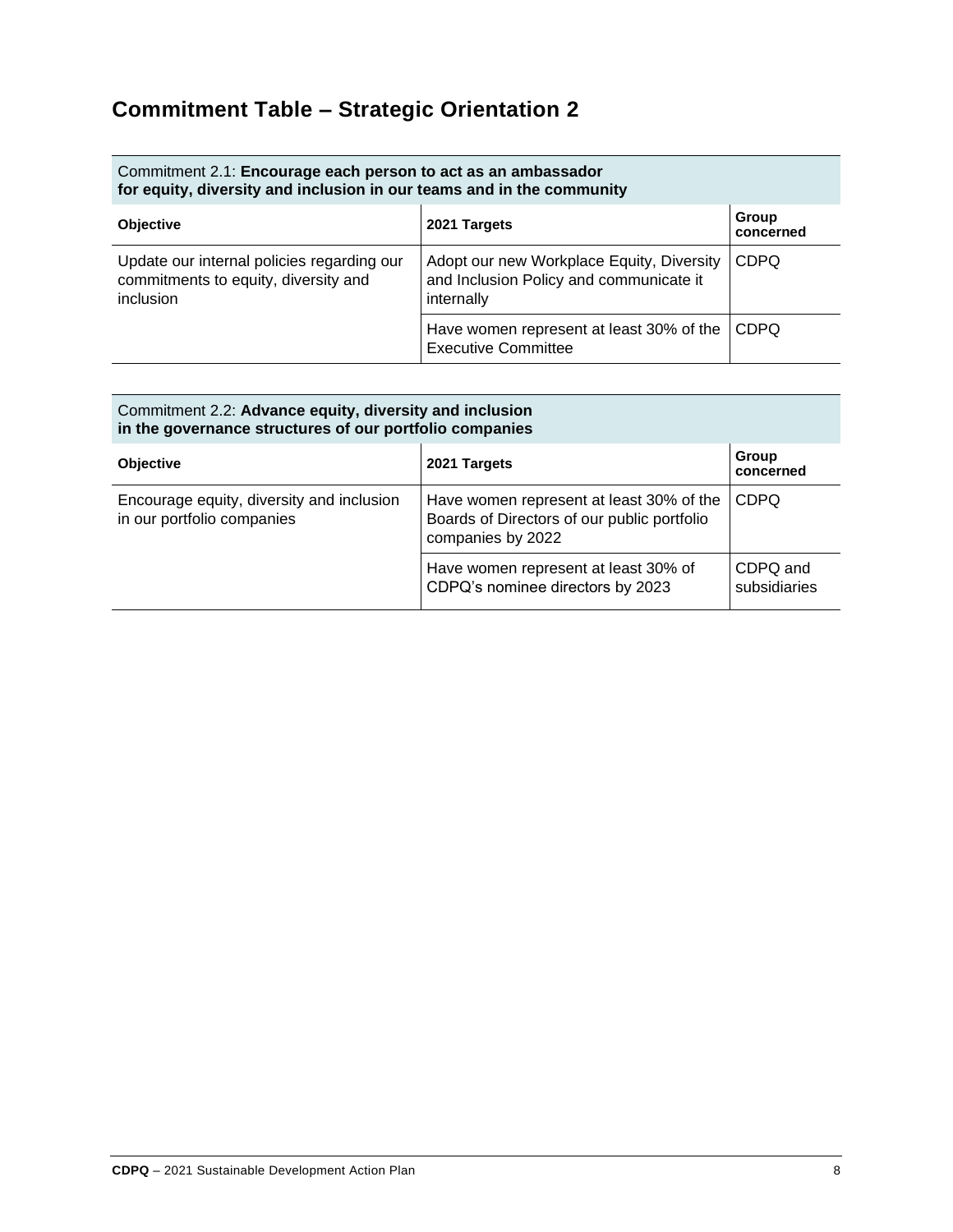## <span id="page-8-0"></span>Strategic Orientation 3

### <span id="page-8-1"></span>Apply best practices and make our employees ambassadors of our sustainable development commitments

As a global investment group, CDPQ must adopt sustainable development best practices to remain an example for our partners and portfolio companies.

As such, we also seek to offer relevant, ongoing assistance by becoming involved in the community. We aim to be a source of constructive capital, supported by our fundamental principles of ethics and diligence.

This orientation describes the way our sustainable development commitments are reflected in the internal activities of CDPQ and our subsidiaries in Québec. It covers wide-ranging considerations, from our actions with our employees and our impact on the environment to our commitment to promoting art and culture.

#### **UN SUSTAINABLE DEVELOPMENT GOALS PRIORITIZED WITH THIS ORIENTATION**

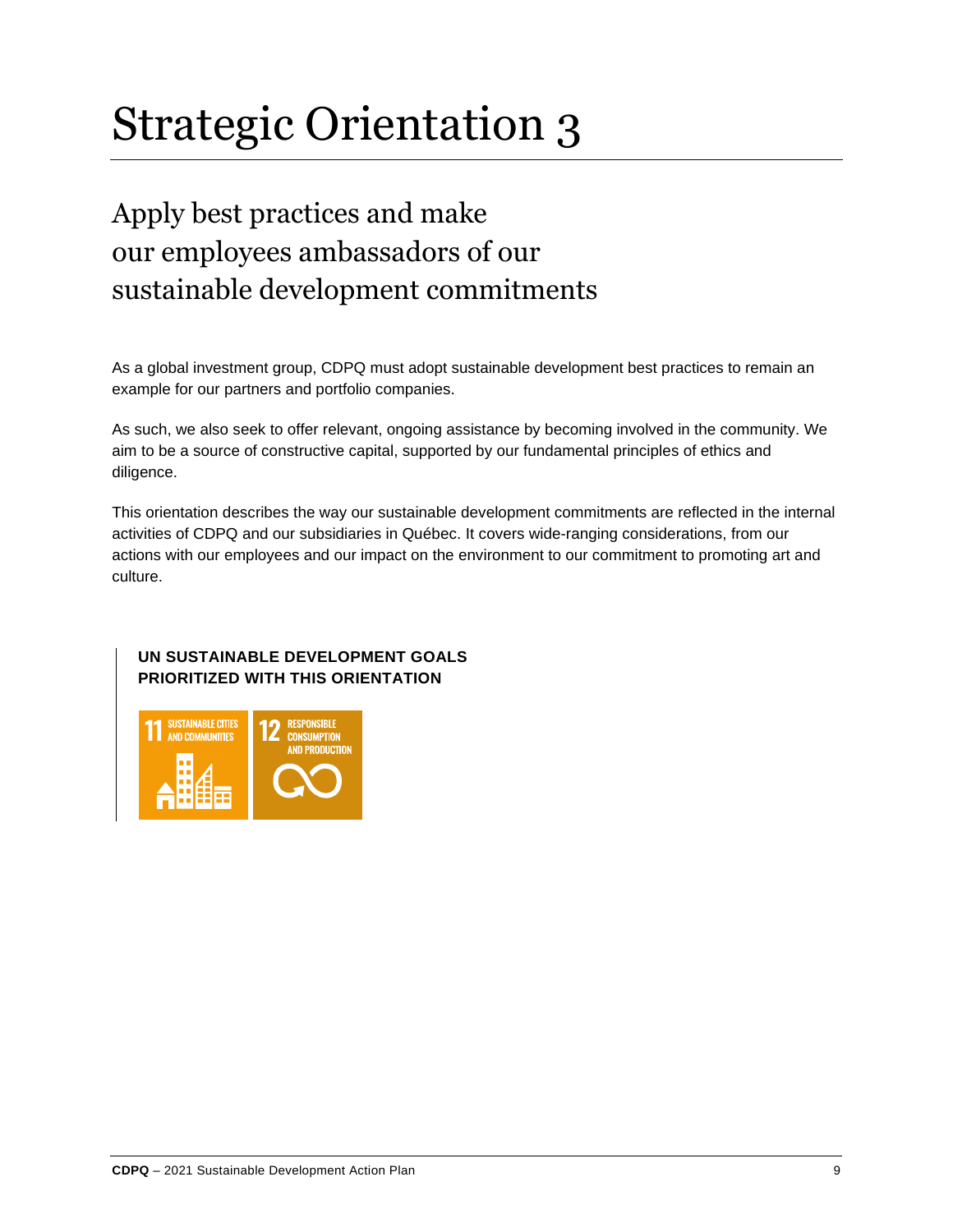### **Commitment Table – Strategic Orientation 3**

| Commitment 3.1: Develop leadership to support our sustainable development commitment |                                                                       |                          |
|--------------------------------------------------------------------------------------|-----------------------------------------------------------------------|--------------------------|
| <b>Objective</b>                                                                     | 2021 Target                                                           | Group<br>concerned       |
| Inform employees of our sustainable<br>development commitments and targets           | Adopt an awareness plan for our various<br>commitments under the SDAP | CDPQ and<br>subsidiaries |

| Commitment 3.2: Support the development and overall health of our employees in the workplace |                                                                                                                |                          |  |
|----------------------------------------------------------------------------------------------|----------------------------------------------------------------------------------------------------------------|--------------------------|--|
| <b>Objectives</b>                                                                            | 2021 Targets                                                                                                   | Group<br>concerned       |  |
| Maintain best practices in terms of<br>well-being at work                                    | Communicate with employees at least four<br>times per year and provide resources to<br>ensure their well-being | CDPQ and<br>subsidiaries |  |
| Support the development of our<br>employees' skills                                          | Offer training to employees                                                                                    | CDPQ and<br>subsidiaries |  |

| Commitment 3.3: Strive for carbon neutrality in our direct operations |                                                                                                                         |                          |
|-----------------------------------------------------------------------|-------------------------------------------------------------------------------------------------------------------------|--------------------------|
| <b>Objectives</b>                                                     | 2021 Targets                                                                                                            | Group<br>concerned       |
| Apply best environmental management<br>practices for buildings        | Ensure that 100% of buildings owned and<br>managed by Ivanhoé Cambridge have<br>environmental or wellness certification | Ivanhoé<br>Cambridge     |
| Move toward zero waste in all our<br>buildings                        | Achieve a waste reclamation rate of at<br>least 63% in buildings owned and<br>managed by Ivanhoé Cambridge              | Ivanhoé<br>Cambridge     |
|                                                                       | Redistribute or recycle 100% of outdated<br>computer equipment                                                          | CDPQ and<br>subsidiaries |